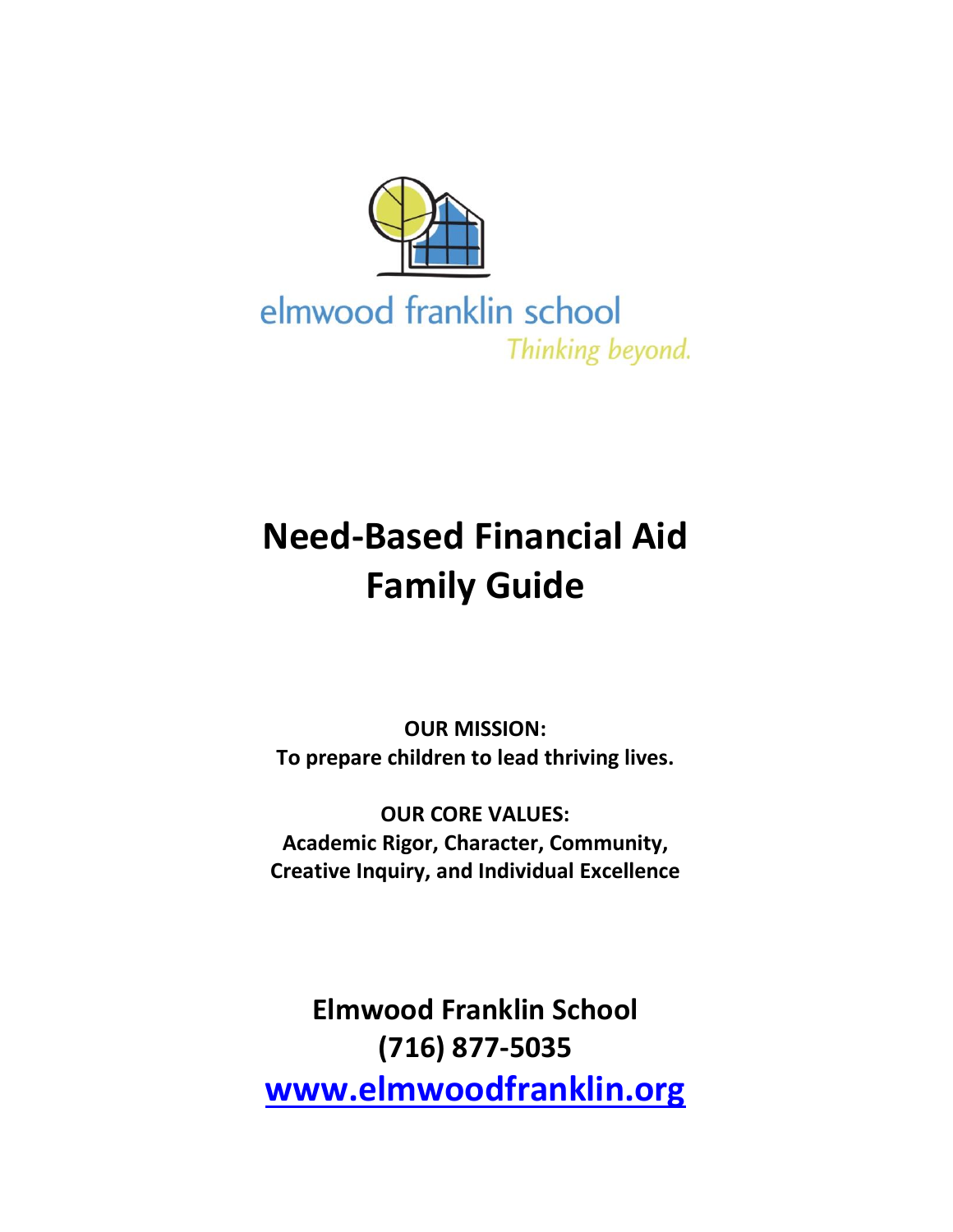# **Table of Contents**

| Financing an Elmwood Franklin School Education     | $\overline{2}$ |
|----------------------------------------------------|----------------|
| The Application Process                            | 3              |
| Monthly Income and Expense Report                  | 3              |
| <b>Total Family Philosophy</b>                     | 4              |
| Current Families New to Financial Aid              | 4              |
| Merit Aid                                          | 4              |
| Non-Working Parents & Guardians                    | 4              |
| <b>Multiple Tuition Charging Schools</b>           | 5              |
| Student Assets, Trusts, College Funds, Inheritance | 5              |
| Retirement                                         | 5              |
| Homes, Home Equity, Housing Expense                | 6              |
| <b>Family Lifestyle Decisions</b>                  | 6              |
| Automobiles                                        | 6              |
| <b>Family Vacations</b>                            | 6              |
| <b>Extracurricular Activities</b>                  | 6              |
| <b>Business Income, Business Startups</b>          | 7              |
| Negative Income                                    | 7              |
| Loss of Income                                     | 7              |
| Foreign Income                                     | 7              |
| <b>Frequently Asked Questions</b>                  | 8              |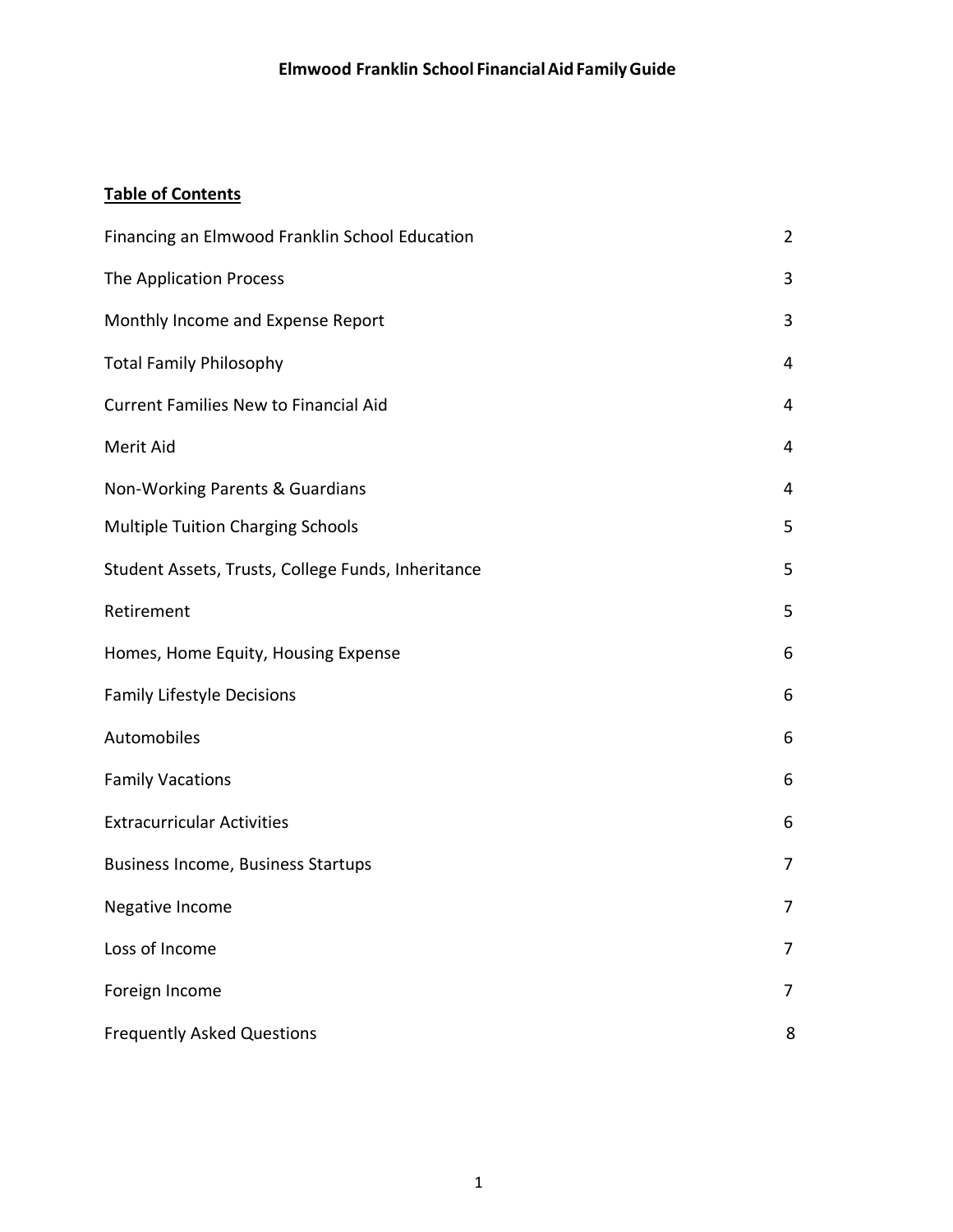The Elmwood Franklin School (EFS) need-based financial aid program seeks to enroll and retain admitted students who could not otherwise afford the full cost of attendance.

Our financial aid program provides deserving students an opportunity to receive an exceptional education that might otherwise be unavailable. The ability to pay full tuition is not a deciding factor in determining if a promising young person can attend the school.

Financial aid is a grant that bridges the gap between the demonstrated need of a family and the tuition required to enroll at EFS. Approximately 47% of our students receive assistance through our financial aid program. The School expects parents, both custodial and non-custodial, to make every effort to meet the cost of their child's education.

## **Financing an EFS Education**

<span id="page-2-0"></span>Our tuition covers 80% of the full cost of an EFS education; generous gifts from alumni, families, and friends of the School supplement our operating budget and make financial aid possible*. EFS encourages families who find our tuition unaffordable to apply for financial aid, keeping in mind that the primary obligation for financing a student's education rests solely with the family.* The School expects a family to make appropriate adjustments in the use of its discretionary income and lifestyle choices in advance of, and during, their experience at EFS to finance their child's education. The Financial Aid Committee expects that a family's commitment to their child's education is a priority over discretionary lifestyle choices.

EFS does not consider financial need when determining a student's eligibility for admission. The admission and financial aid processes are separate and distinct.

Despite our dedication to helping those who demonstrate need, there are always more students who qualify than funding available. Therefore, we encourage families to apply as soon as possible and before the application deadline. Understanding that an EFS education is a significant investment in your child's future, the School's Financial Aid Committee reviews, evaluates, and determines a fair assessment of a family's ability to afford this exceptional education for your child.

Financial aid applications are held in the strictest confidence. Decisions are made based on a wide variety of factors. Questions regarding a student's financial aid will be directed to the financial aid committee. *Families should not discuss awards with other parties. Public sharing of financial aid data could impact future award eligibility.*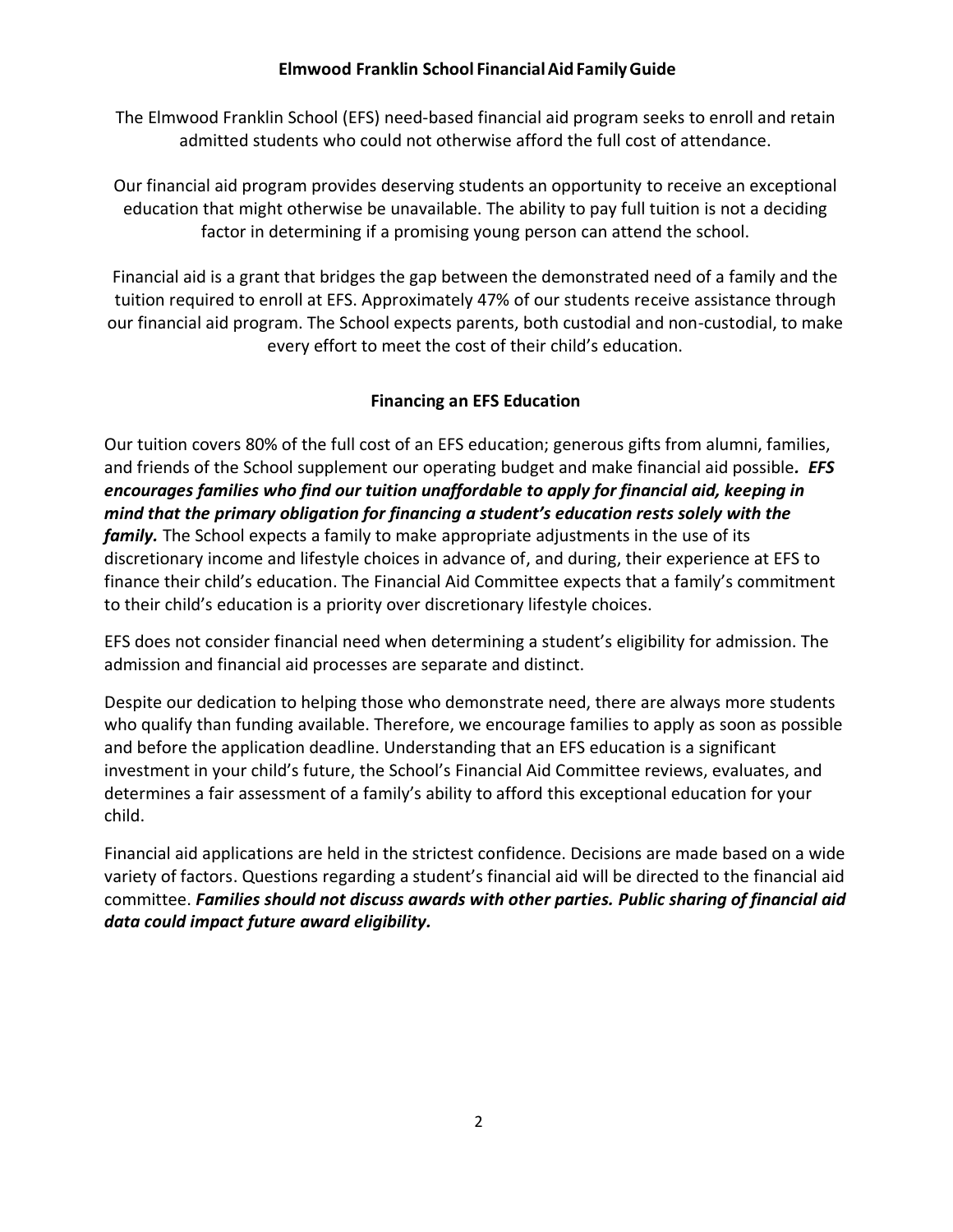# **The Application Process**

<span id="page-3-0"></span>*Financial Aid must be applied for annually and families are required to demonstrate financial need during each year of attendance*. The aggregate amount of aid available is determined annually by the Board of Trustees. To make financial aid decisions in a fair and equitable manner, EFS requires that all applicants complete the Parents Financial Statement (PFS) and submit federal tax returns through an independent third-party called the School and Student Service for Financial Aid (SSS). SSS uses a proprietary methodology of the National Association of Independent Schools (NAIS) and provides EFS with a recommendation of what a family should reasonably contribute toward tuition based on their application. EFS reserves the right to amend awards if new information comes to light post-application. It is the responsibility of the family to notify the School of a change in circumstances (better or worse) at any time during the application process, after receiving an award, and during the school year.

# **First-Time & Current Family Financial Aid Application Steps and Guidelines**

- Returning families: Complete the Parents Financial Statement (PFS) on the School and Student Service for Financial Aid (SSS) website by uploading your current federal tax returns and all supporting schedules, W2s, and explanations by December 1.
- New families: completed Financial Aid applications must be submitted during the admissions process.
- EFS will not award Financial Aid until all required supporting tax documentation is uploaded and reviewed. "Draft" tax documentation will not be considered.
- Receive admission/re-enrollment acceptance to EFS and complete the enrollment process.

# **Current Family Application Guideline**

• Financial aid applications must be completed by the deadlines even if the student's reenrollment contract is on "hold status" due to non-payment of tuition, academic concerns, or behavioral reasons. The School reserves the right to withhold an enrollment contract and/or offer of aid for the coming year if issues arise after a family signs the contract.

# **Monthly Income and Expense Report**

<span id="page-3-1"></span>The monthly income and expense report on the SSS application is an important tool in determining need. We expect all families to accurately report their monthly expenses. If a family reports a negative monthly net income, an explanation must be provided on the application under additional information. If the total income reported on taxes does not match the application, the higher of the two incomes will be used to calculate need. If monthly income and expenses do not support the observed lifestyle (cars, homes, vacations), the application may be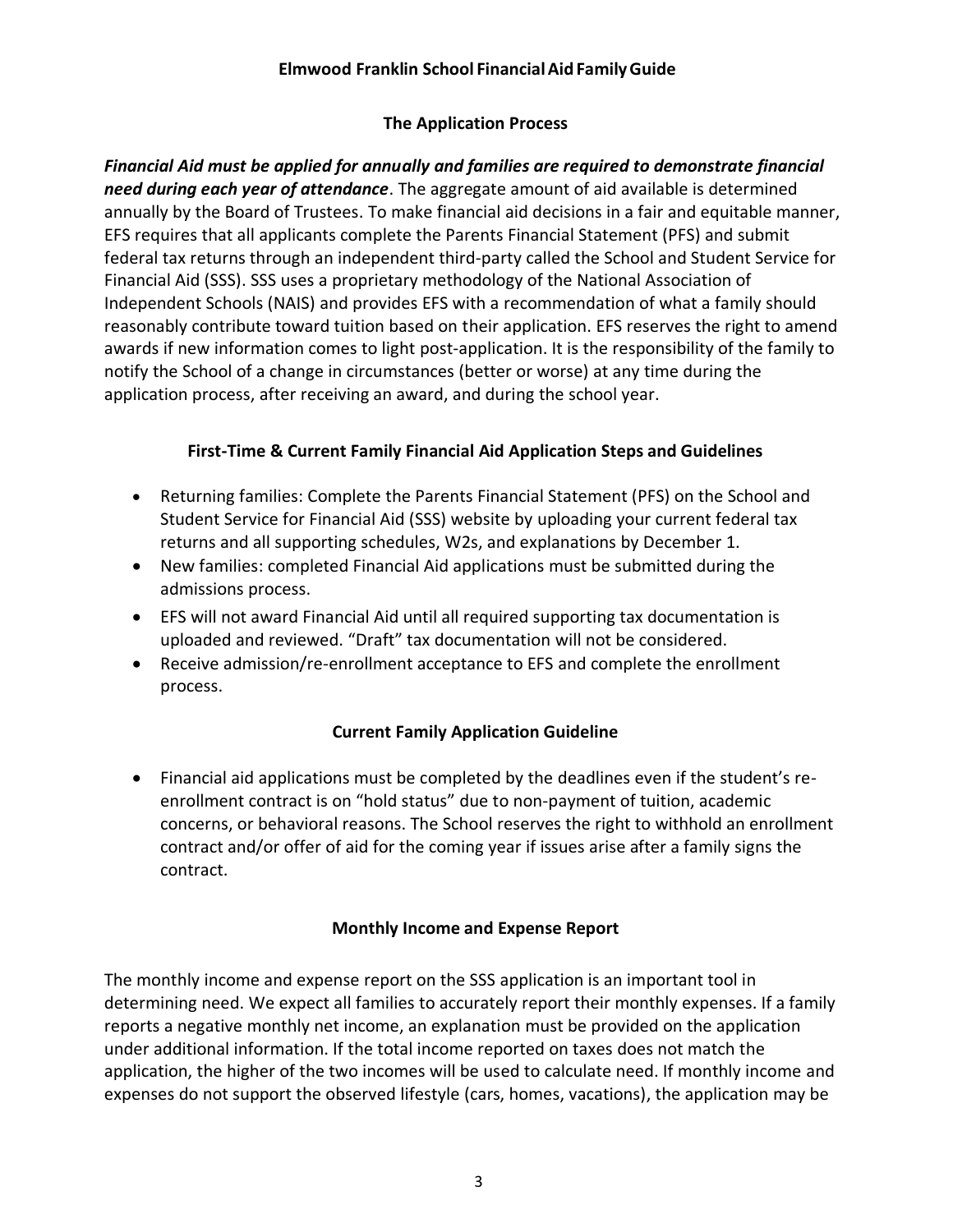<span id="page-4-0"></span>subject to further inquiry.

# **"Total Family" Philosophy**

EFS expects to have a cooperative and communicative relationship with all parents or guardians of each of our students and requires the active participation of the entire family in funding the student's educational opportunity.

When appropriate, EFS considers the entire household income, regardless of the legal status of the family. EFS expects parents, guardians, domestic partners, and stepparents to play a critical role in financing a student's education. Financial Aid decisions are made on a "total family" basis. The School is happy to speak with any noncustodial parent who is reluctant to provide their information to SSS and the School, however, noncustodial parents may be required to submit their financial information in a separate SSS application.

The School recognizes, in rare cases, there may be unusual circumstances that make it difficult to obtain certain information. In this case, EFS may ask the applying parent/guardian to provide certain information and the School will make every effort to contact the parents and all responsible family members. Refusal to provide this information will result in an "incomplete" application status and a resulting denial of financial aid.

# **Current Families New to Financial Aid**

<span id="page-4-1"></span>Current families who have not previously applied for financial aid will not be eligible for aid unless they demonstrate a change in the family's financial situation and have been enrolled at EFS School for a minimum of one academic year. In the case of divorce or separation, our "total family" philosophy applies.

#### **Merit Aid**

<span id="page-4-2"></span>EFS provides need-based financial aid awards based on the SSS application, supporting tax documents, and income verifications. *EFS does not offer merit awards.*

#### **Non-Working Parents & Guardians**

The primary responsibility for financing an education rests with the parents and guardians of a student. EFS recognizes that families have the freedom to make choices regarding their financial status. In most EFS families seeking assistance, both parents work to maintain income sufficient to provide an independent school education for their children. It is unfair to ask these dualemployed families to subsidize the educational cost for a family that chooses, for lifestyle reasons, not to work. If only one parent is employed, and there are no dependent care circumstances requiring the stay-at-home parent to remain so, the Financial Aid Committee will impute a full-time income of \$25,000 based on minimum wage for the non-working parent.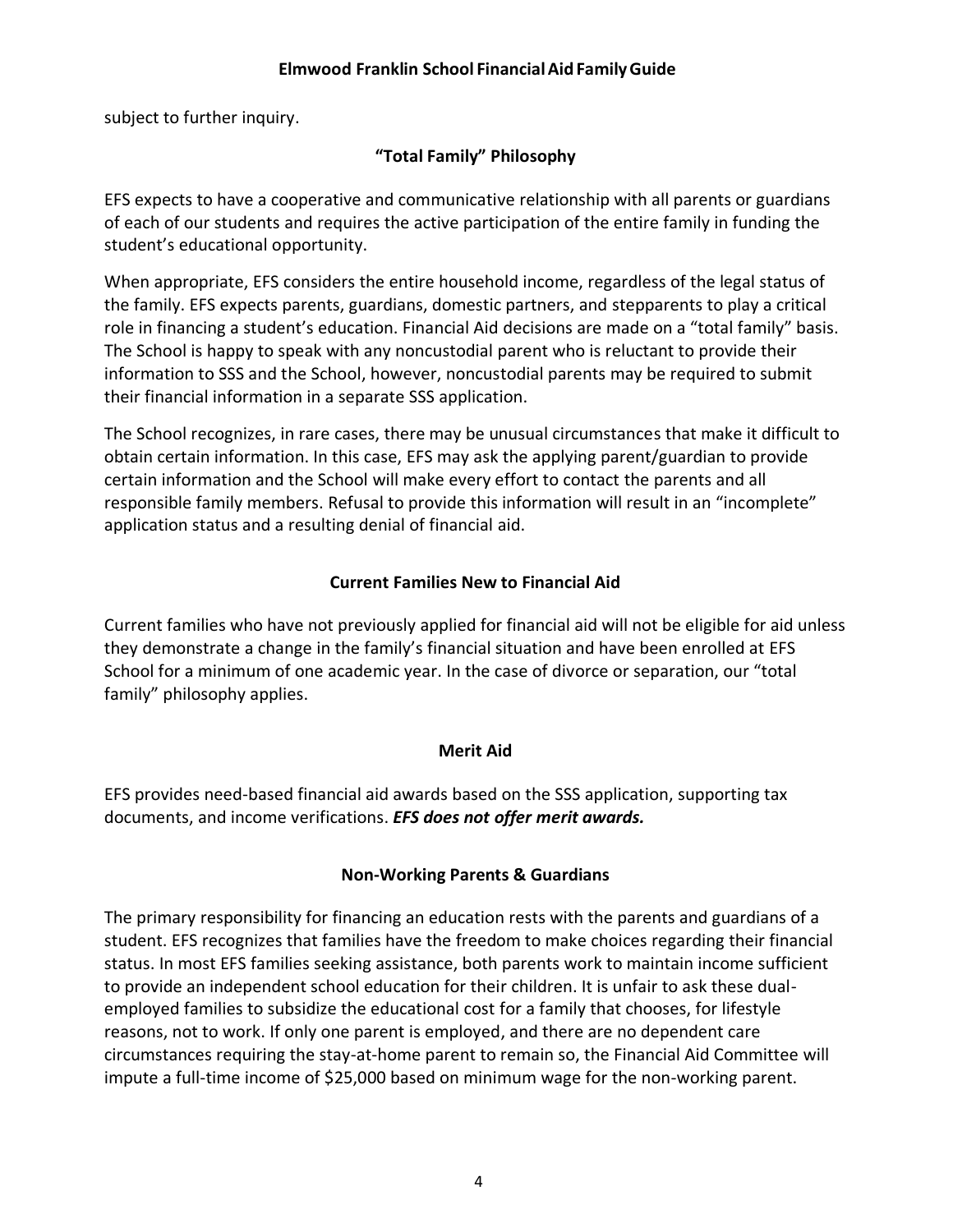If a parent is self-employed and claims a low income for the profession compared to the Bureau of Labor Statistics annual mean wage for that profession, a higher level of income will be imputed unless a justification can be shown for a lower income. The Committee will impute estimated income for parents or guardians who choose not to work and adjust the SSS Expected Family Contribution accordingly.

Families with preschool-aged children where outside childcare costs are equal to or exceed the non-working parent imputed income should explain their situation in the additional notes section of the PFS application. Parents returning to school, starting a business venture, or changing jobs as a choice must realize that EFS is unable to underwrite a resulting decrease in their family income.

# **Multiple Tuition Charging Schools**

<span id="page-5-0"></span>If more than one child in a family attends a tuition-charging institution, EFS requires families to apply for aid at each of the institutions their children attend. EFS is unable to subsidize tuition for other tuition-charging schools of any type, including college. EFS does not consider tuition paid for children beyond the undergraduate level such as master's and doctoral degrees when determining eligibility for aid.

## **Student Assets, Trusts, College Funds, Inheritance**

<span id="page-5-1"></span>Savings, investments, trust funds, 529 funds, or other assets in a student's name that are held for a student for any reason, even those restricted in some way, are considered available resources for use in funding a student's education at EFS and must be reported during the SSS process.

#### **Retirement**

<span id="page-5-2"></span>EFS does not expect money in qualified retirement plans, such as a 401(k), 403(b), IRA and pensions to be used in funding this educational opportunity. Funds in non-qualified retirement accounts such as regular brokerage accounts, savings, or equity in second homes will be treated as assets that can be used to fund an EFS education. EFS cannot be expected to subsidize a family decision to fund more than 15% of pre-tax income into qualified retirement plans. The SSS methodology considers the age of parents/guardians and the value of the retirement plan accounts and adjusts accordingly.

#### **Homes, Home Equity, Housing Expense**

<span id="page-5-3"></span>The SSS needs analysis considers equity a family has in their primary residence, secondary home, and rental property, as well as other assets. It is not our expectation that parents will sell their home or take a home equity loan to support a child's education unless the balance of equity is significant. However, if a family has directed discretionary income toward the acquisition of assets (vacation and rental homes, etc.), rather than toward the cost of education, they will be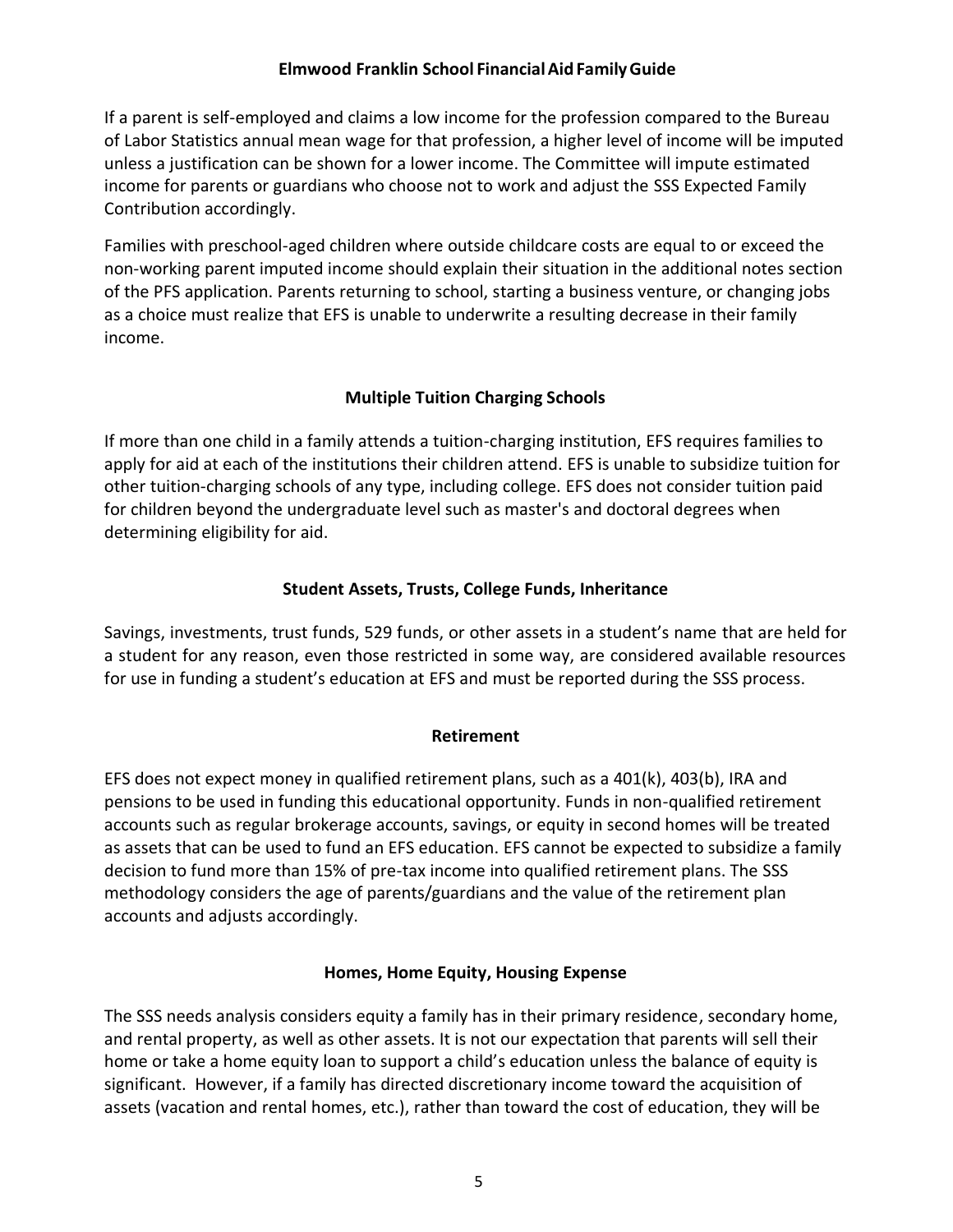expected to direct a larger portion of current income towards educational expenses.

The expectation is that a family will choose reasonable housing for their income level. If a family spends a higher percentage on housing than the average comparable dwelling for the family size, then the excess spent on housing will be allocated back into the PFS as income.

## **Family Lifestyle Decisions**

<span id="page-6-0"></span>We recognize that each family makes its own decisions as to how to spend discretionary income, and that it can be spent in a wide range of ways, including such things as tuition, home improvements, cars, or travel. EFS is a close-knit community and families applying for financial aid should be aware of the implications of their lifestyle choices when they are visible to others, including students, other families, and via social media. The Financial Aid Committee has an obligation to ensure that need-based financial aid dollars are going to families who choose to prioritize their discretionary spending toward funding a EFS education.

## **Automobiles**

<span id="page-6-1"></span>EFS expects that families applying for assistance will spend resources reasonably and allocate discretionary income effectively. If a family chooses to spend over \$500 per month or \$6,000 per year on car loan/lease payments for a car, the difference spent will be imputed back as income. Families must report their automobile make, year, and model in the SSS application along with cost.

# **Family Vacations**

<span id="page-6-3"></span><span id="page-6-2"></span>In the same light, we expect that families seeking aid will also plan reasonably priced family vacations and will not spend over approximately 4% of their total income on vacations.

#### **Extracurricular Activities**

Beneficial extracurricular activities outside the classroom are vital to a child's development and EFS is supportive of, and encourages, this growth. The School, however, cannot supplement unreasonable extracurricular costs. The expectation is that families will choose to allocate resources first toward tuition.

#### **Business Income, Business Startups**

<span id="page-6-4"></span>All parents who own a business are required to upload current business tax returns. The expectation is that business owners will furnish all applicable tax statements such as 1120S for an S-Corp or 1065 for a partnership. The committee also expects cash flow statements, balance sheets, and any other information relevant to the business will be provided and uploaded to the SSS application. We do not consider business/rental depreciation or loss in the calculation of financial need since depreciation does not reflect an actual cash disbursement or loss. Review of these documents usually results in adjustments being made to the application.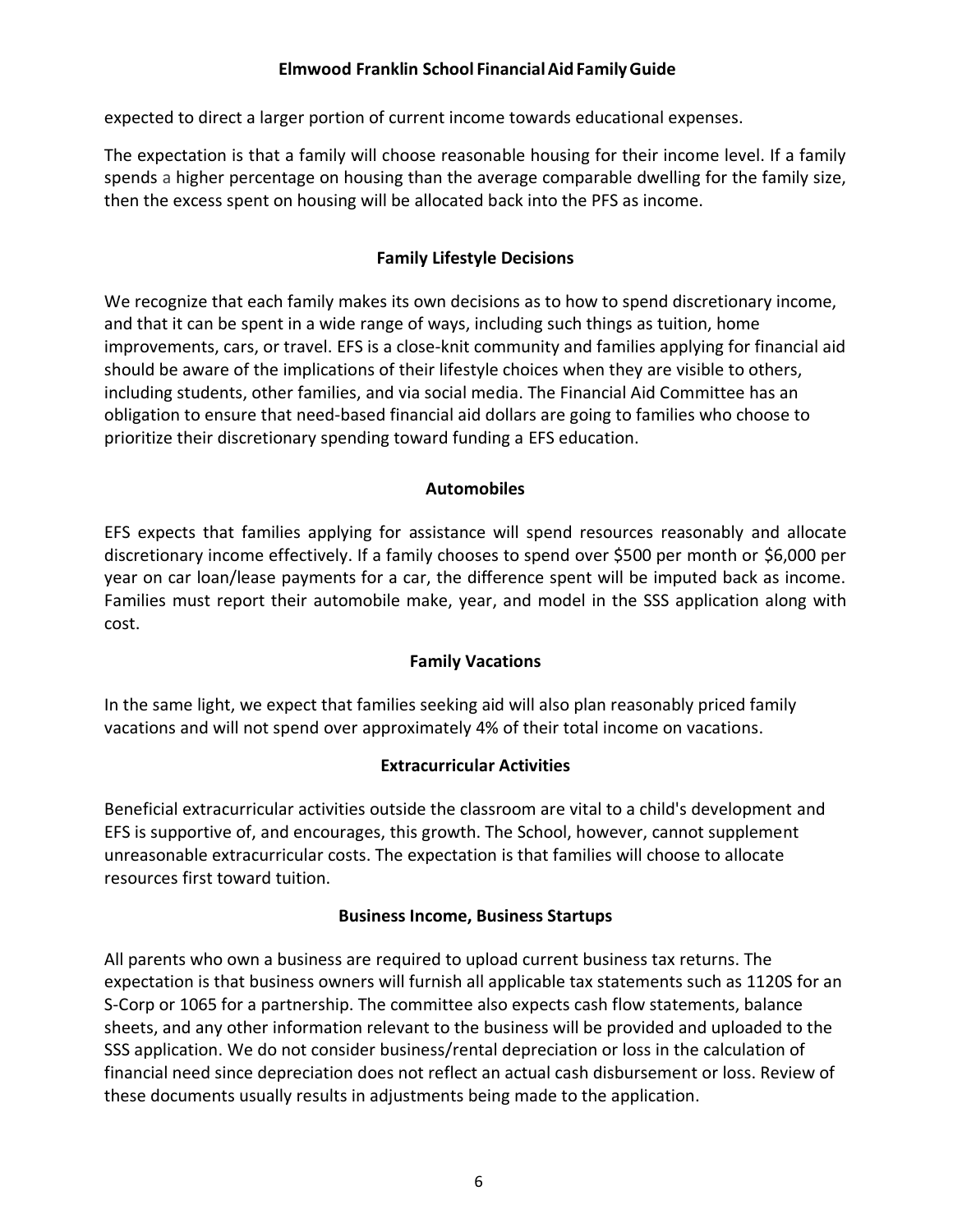If a clear financial picture matching lifestyle cannot be evidenced through documentation, the application will be rejected, and the family denied aid. EFS cannot underwrite a parent's decision to finance a startup company or supplement income loss from a business, bankruptcy, past income tax debt, or lawsuit.

## **Negative Income**

<span id="page-7-0"></span>Applicant families should understand that reporting to the IRS for tax purposes is different than actual cash flow. The SSS methodology focuses on income and cost of living adjustments. Providing tax documentation is one way to verify what has been reported in the application. If a negative net income is reported, a family's lifestyle will be reviewed, and income adjusted accordingly.

## **Loss of Income**

<span id="page-7-1"></span>EFS understands that changes in employment and emergencies happen. The expectation is that parents will explore all avenues of paying for their child's education before asking the School for assistance. EFS cannot be expected to underwrite the cost of a child's tuition due to the loss of income. In the case of job loss, our practice is typically to wait a few months, or until the next application year, to verify the ongoing reduction in income. Exceptions will be reviewed.

# **Foreign Income**

<span id="page-7-2"></span>EFS does not award Financial Aid without the income verification of U.S. federal tax returns. The School cannot ascertain a family's need and evaluate financial aid without the proper documentation. In cases where one parent files United States taxes and another parent works outside the United States, income will be imputed for that parent based on provided documentation and lifestyle evaluation. In circumstances where parents are on temporary overseas employment or student visas, please contact the Financial Aid Committee to discuss it in detail.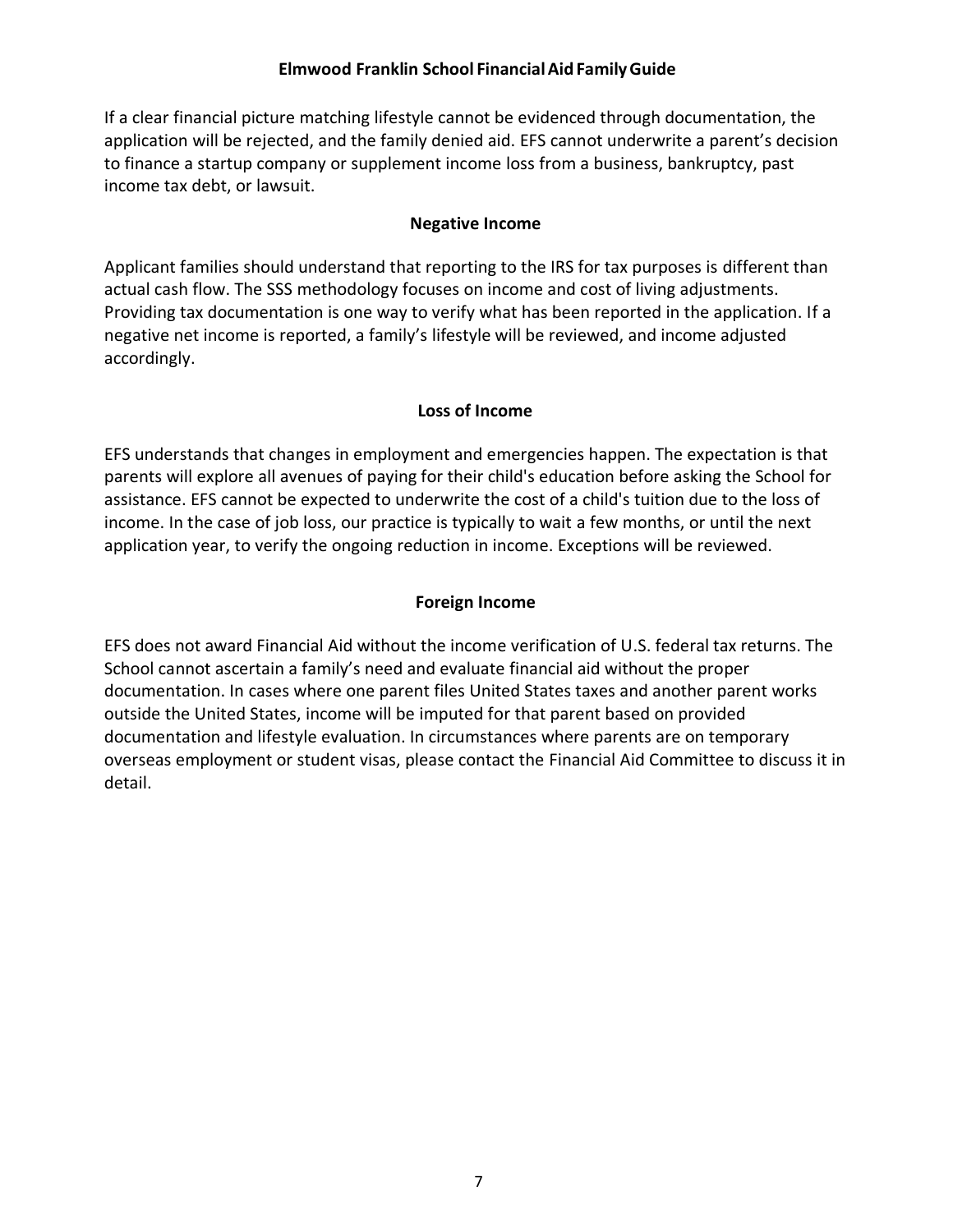#### **Frequently Asked Questions**

## **Q: Should I apply for need-based financial aid or not?**

A. First, consider the cost of an independent school education. If you cannot cover expenses out of income and judicious use of assets, consider your other options, such as tapping home equity or assistance from relatives. If you are counting on gifts from relatives, it is important to discuss with them whether they can maintain that help over the course of your child's attendance at EFS. If, after this review, you feel you cannot afford the cost of EFS, we encourage you to apply for financial aid.

## **Q: What financial sacrifices does EFS expect my family to make when evaluating how much we can afford for tuition and school-related expenses?**

A: It is EFS' belief that the primary responsibility for financing education rests with families. The goal of the Financial Aid Committee is to evaluate each family's financial picture effectively and fairly in such a manner that the family makes some financial sacrifice for an EFS education. We cannot provide aid to offset lifestyle choices and expenditures that could have been directed to education, such as luxury cars, second homes, expensive vacations, club memberships, high credit card debt, etc. We use the SSS estimated family contribution as a guide, among other factors.

#### **Q: What does SSS do?**

A: SSS uses a statistical evaluation system to compute a family's ability to pay for educational expenses for all children. The SSS computation considers family size and makes cost of living adjustments for our area. Many independent schools use SSS for their financial aid analysis.

#### **Q: What is the range of aid that is awarded for tuition?**

A: EFS financial aid awards range from a small percentage of the tuition to higher percentages of tuition based on need. We expect every family to contribute an amount toward tuition.

#### **Q: Do I have to reapply each year for Financial Aid?**

A: Yes. All financial aid awards are reviewed annually. If there is little change in a family's circumstances, one can expect that grants will be renewed at similar levels. When there are changes in a family's financial situation, we will do all that we can to make it possible for the child to receive the financial assistance needed to continue at EFS. At the same time, we expect a family in this situation to make other adjustments to their family expenditures, in addition to seeking financial aid, to help cover the costs of private education. Likewise, when a family's financial situation improves, the annual grant will be adjusted to reflect the gain. Therefore, parents/guardians are required to complete the